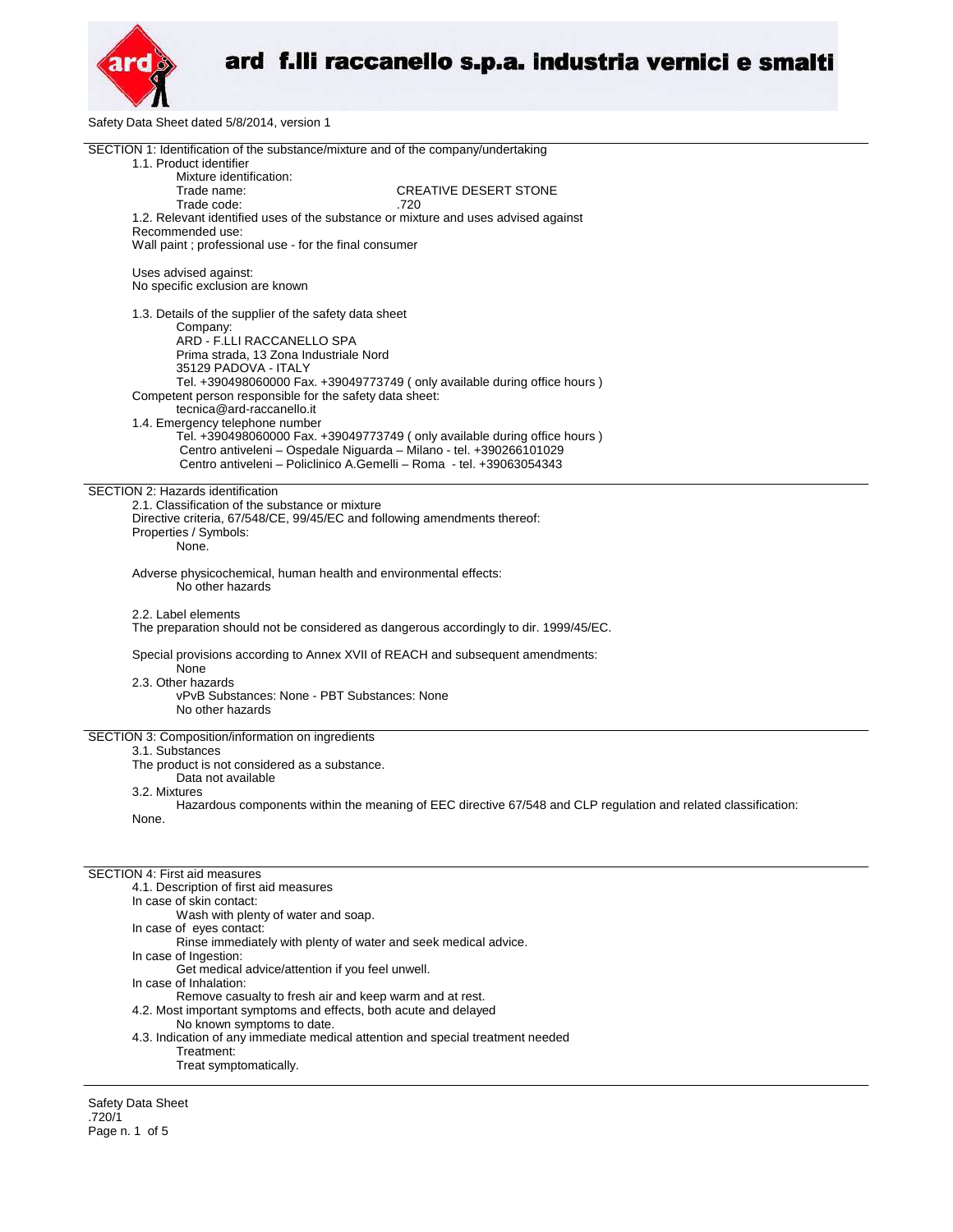SECTION 5: Firefighting measures 5.1. Extinguishing media Suitable extinguishing media: Irrelevant, the product is not flammable. Extinguishing media which must not be used for safety reasons: None in particular. 5.2. Special hazards arising from the substance or mixture Do not inhale explosion and combustion gases. May produce toxic fumes of carbon monoxide if burning. 5.3. Advice for firefighters Use suitable breathing apparatus . Collect contaminated fire extinguishing water separately. This must not be discharged into drains. SECTION 6: Accidental release measures 6.1. Personal precautions, protective equipment and emergency procedures Wear personal protection equipment. Remove persons to safety. See protective measures under point 7 and 8. 6.2. Environmental precautions Do not allow to enter into soil/subsoil. Do not allow to enter into surface water or drains. Retain contaminated washing water and dispose it. In case of gas escape or of entry into waterways, soil or drains, inform the responsible authorities. 6.3. Methods and material for containment and cleaning up Suitable material for taking up: absorbing material, organic, sand. Wash with plenty of water. 6.4. Reference to other sections See also section 8 and 13 SECTION 7: Handling and storage 7.1. Precautions for safe handling Avoid contact with skin and eyes. Do not eat or drink while working. See also section 8 for recommended protective equipment. 7.2. Conditions for safe storage, including any incompatibilities Keep away from food, drink and feed. Incompatible materials: None in particular. Instructions as regards storage premises: Adequately ventilated premises. 7.3. Specific end use(s) None in particular SECTION 8: Exposure controls/personal protection 8.1. Control parameters Exposure limit(s): There are not occupational exposure limits in accordance to the EU legislation DNEL Values: Data not available PNEC Values: Data not available 8.2. Exposure controls Eye/ face protection: Not needed for normal use. Anyway, operate according good working practices. Skin protection a) protection for hands: Not needed for normal use. b) other: No special precaution must be adopted for normal use. Respiratory protection: Not needed for normal use. Thermal Hazards: None Environmental exposure controls: None SECTION 9: Physical and chemical properties 9.1. Information on basic physical and chemical properties Appearance and colour:<br>
Odour: Characteristic: slightly acrid<br>
Characteristic: slightly acrid Odour: Characteristic: slightly acrid<br>
Odour threshold: Characteristic: slightly acrid<br>
Data not available Odour threshold: Data not available<br>
pH: 8 pH: 8 Melting point / freezing point: Data not available

Safety Data Sheet .720/1 Page n. 2 of 5

Initial boiling point and boiling range: Data not available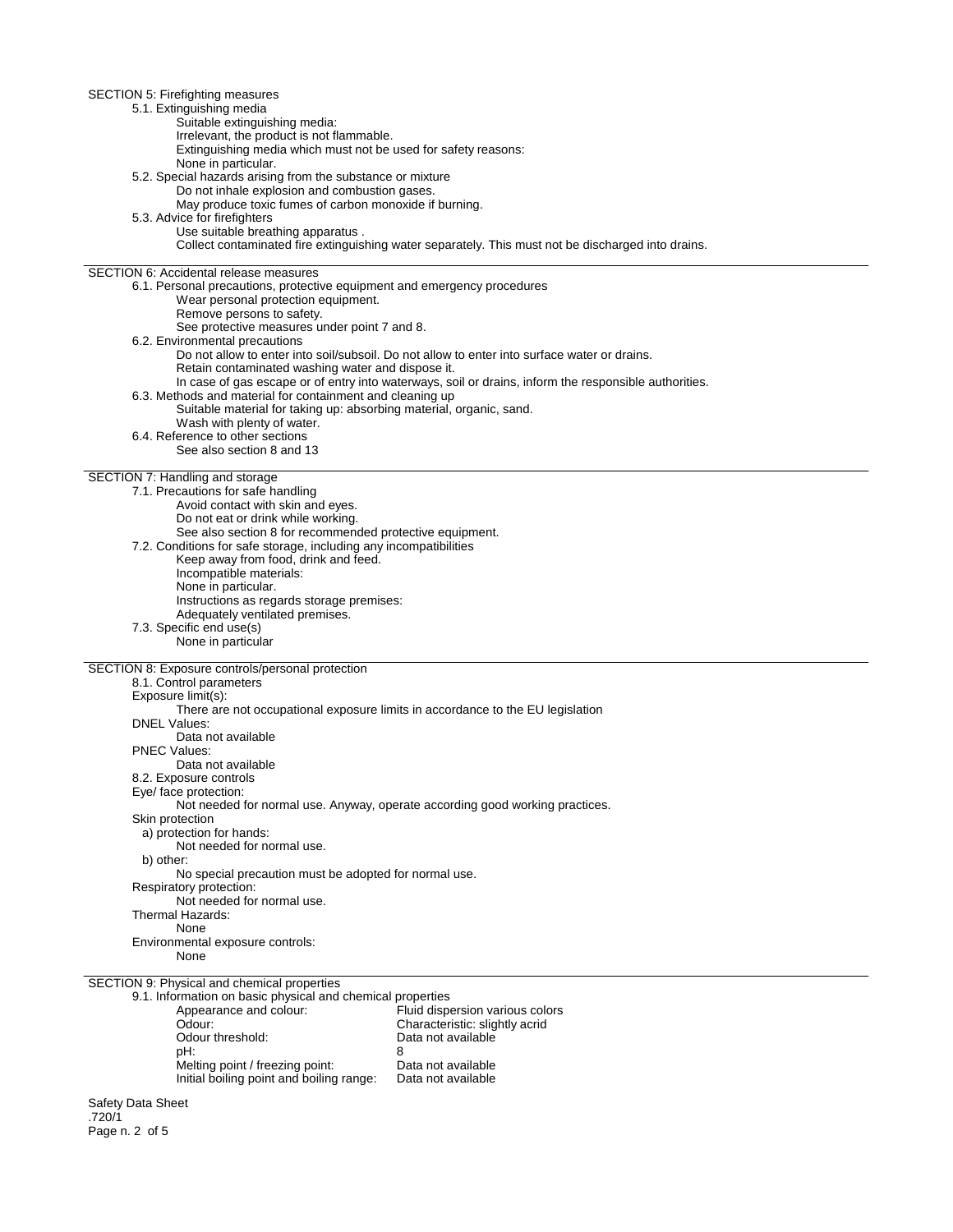| Solid/gas flammability:<br>Upper/lower flammability or explosive limits:<br>Vapour density:<br>Flash point:<br>Evaporation rate:<br>Vapour pressure:<br>Relative density:<br>Solubility in water:<br>Solubility in oil:<br>Partition coefficient (n-octanol/water):<br>Auto-ignition temperature:<br>Decomposition temperature:<br>Viscosity:<br>Explosive properties:<br>Oxidizing properties:<br>9.2. Other information<br>Miscibility:<br>Fat Solubility:<br>Conductivity:<br>Substance Groups relevant properties: Data not available<br>Note: The data herein refer to QC when the product was put on the market. | Data not available<br>Data not available<br>Data not available<br>Not flammable<br>Data not available<br>Data not available<br>1270 - 1330 g/l a 20 a 20°C<br>Miscible<br>Insoluble<br>Data not available<br>Data not available<br>Data not available<br>3000 - 7000 cp a 20 °C<br>Data not available<br>Data not available<br>Data not available<br>Data not available<br>Data not available |  |  |
|------------------------------------------------------------------------------------------------------------------------------------------------------------------------------------------------------------------------------------------------------------------------------------------------------------------------------------------------------------------------------------------------------------------------------------------------------------------------------------------------------------------------------------------------------------------------------------------------------------------------|-----------------------------------------------------------------------------------------------------------------------------------------------------------------------------------------------------------------------------------------------------------------------------------------------------------------------------------------------------------------------------------------------|--|--|
| SECTION 10: Stability and reactivity<br>10.1. Reactivity                                                                                                                                                                                                                                                                                                                                                                                                                                                                                                                                                               |                                                                                                                                                                                                                                                                                                                                                                                               |  |  |
| Stable under normal conditions                                                                                                                                                                                                                                                                                                                                                                                                                                                                                                                                                                                         |                                                                                                                                                                                                                                                                                                                                                                                               |  |  |
| 10.2. Chemical stability<br>Stable under normal conditions                                                                                                                                                                                                                                                                                                                                                                                                                                                                                                                                                             |                                                                                                                                                                                                                                                                                                                                                                                               |  |  |
| The viscosity may increase over time.                                                                                                                                                                                                                                                                                                                                                                                                                                                                                                                                                                                  |                                                                                                                                                                                                                                                                                                                                                                                               |  |  |
| 10.3. Possibility of hazardous reactions<br>None                                                                                                                                                                                                                                                                                                                                                                                                                                                                                                                                                                       |                                                                                                                                                                                                                                                                                                                                                                                               |  |  |
| 10.4. Conditions to avoid                                                                                                                                                                                                                                                                                                                                                                                                                                                                                                                                                                                              |                                                                                                                                                                                                                                                                                                                                                                                               |  |  |
| Stable under normal conditions.<br>10.5. Incompatible materials                                                                                                                                                                                                                                                                                                                                                                                                                                                                                                                                                        |                                                                                                                                                                                                                                                                                                                                                                                               |  |  |
| None in particular.<br>10.6. Hazardous decomposition products                                                                                                                                                                                                                                                                                                                                                                                                                                                                                                                                                          |                                                                                                                                                                                                                                                                                                                                                                                               |  |  |
| None.                                                                                                                                                                                                                                                                                                                                                                                                                                                                                                                                                                                                                  |                                                                                                                                                                                                                                                                                                                                                                                               |  |  |
| SECTION 11: Toxicological information<br>11.1. Information on toxicological effects<br>Toxicological information of the mixture:<br>Data not available<br>Toxicological information of the main substances found in the mixture:<br>Data not available                                                                                                                                                                                                                                                                                                                                                                 |                                                                                                                                                                                                                                                                                                                                                                                               |  |  |
| SECTION 12: Ecological information                                                                                                                                                                                                                                                                                                                                                                                                                                                                                                                                                                                     |                                                                                                                                                                                                                                                                                                                                                                                               |  |  |
| 12.1. Toxicity                                                                                                                                                                                                                                                                                                                                                                                                                                                                                                                                                                                                         | Adopt good working practices, so that the product is not released into the environment.                                                                                                                                                                                                                                                                                                       |  |  |
| Data not available<br>12.2. Persistence and degradability                                                                                                                                                                                                                                                                                                                                                                                                                                                                                                                                                              |                                                                                                                                                                                                                                                                                                                                                                                               |  |  |
| Data not available                                                                                                                                                                                                                                                                                                                                                                                                                                                                                                                                                                                                     |                                                                                                                                                                                                                                                                                                                                                                                               |  |  |
| 12.3. Bioaccumulative potential<br>Data not available                                                                                                                                                                                                                                                                                                                                                                                                                                                                                                                                                                  |                                                                                                                                                                                                                                                                                                                                                                                               |  |  |
| 12.4. Mobility in soil<br>Data not available                                                                                                                                                                                                                                                                                                                                                                                                                                                                                                                                                                           |                                                                                                                                                                                                                                                                                                                                                                                               |  |  |
| 12.5. Results of PBT and vPvB assessment                                                                                                                                                                                                                                                                                                                                                                                                                                                                                                                                                                               |                                                                                                                                                                                                                                                                                                                                                                                               |  |  |
| vPvB Substances: None - PBT Substances: None<br>12.6. Other adverse effects                                                                                                                                                                                                                                                                                                                                                                                                                                                                                                                                            |                                                                                                                                                                                                                                                                                                                                                                                               |  |  |
| None                                                                                                                                                                                                                                                                                                                                                                                                                                                                                                                                                                                                                   |                                                                                                                                                                                                                                                                                                                                                                                               |  |  |
| SECTION 13: Disposal considerations                                                                                                                                                                                                                                                                                                                                                                                                                                                                                                                                                                                    |                                                                                                                                                                                                                                                                                                                                                                                               |  |  |
| 13.1. Waste treatment methods                                                                                                                                                                                                                                                                                                                                                                                                                                                                                                                                                                                          | Recover if possible. In so doing, comply with the local and national regulations currently in force.                                                                                                                                                                                                                                                                                          |  |  |
| Waste should not be disposed of by release to sewers.                                                                                                                                                                                                                                                                                                                                                                                                                                                                                                                                                                  |                                                                                                                                                                                                                                                                                                                                                                                               |  |  |
| Contaminated packaging thinners and cleaning diluents must be landfilled.                                                                                                                                                                                                                                                                                                                                                                                                                                                                                                                                              |                                                                                                                                                                                                                                                                                                                                                                                               |  |  |
| SECTION 14: Transport information<br>14.1. UN number                                                                                                                                                                                                                                                                                                                                                                                                                                                                                                                                                                   |                                                                                                                                                                                                                                                                                                                                                                                               |  |  |
| Not classified as dangerous in the meaning of transport regulations.                                                                                                                                                                                                                                                                                                                                                                                                                                                                                                                                                   |                                                                                                                                                                                                                                                                                                                                                                                               |  |  |
| 14.2. UN proper shipping name<br>Data not available                                                                                                                                                                                                                                                                                                                                                                                                                                                                                                                                                                    |                                                                                                                                                                                                                                                                                                                                                                                               |  |  |
| 14.3. Transport hazard class(es)<br>Data not available                                                                                                                                                                                                                                                                                                                                                                                                                                                                                                                                                                 |                                                                                                                                                                                                                                                                                                                                                                                               |  |  |
| 14.4. Packing group                                                                                                                                                                                                                                                                                                                                                                                                                                                                                                                                                                                                    |                                                                                                                                                                                                                                                                                                                                                                                               |  |  |
| Data not available                                                                                                                                                                                                                                                                                                                                                                                                                                                                                                                                                                                                     |                                                                                                                                                                                                                                                                                                                                                                                               |  |  |
| Safety Data Sheet<br>.720/1                                                                                                                                                                                                                                                                                                                                                                                                                                                                                                                                                                                            |                                                                                                                                                                                                                                                                                                                                                                                               |  |  |
| Page n. 3 of 5                                                                                                                                                                                                                                                                                                                                                                                                                                                                                                                                                                                                         |                                                                                                                                                                                                                                                                                                                                                                                               |  |  |
|                                                                                                                                                                                                                                                                                                                                                                                                                                                                                                                                                                                                                        |                                                                                                                                                                                                                                                                                                                                                                                               |  |  |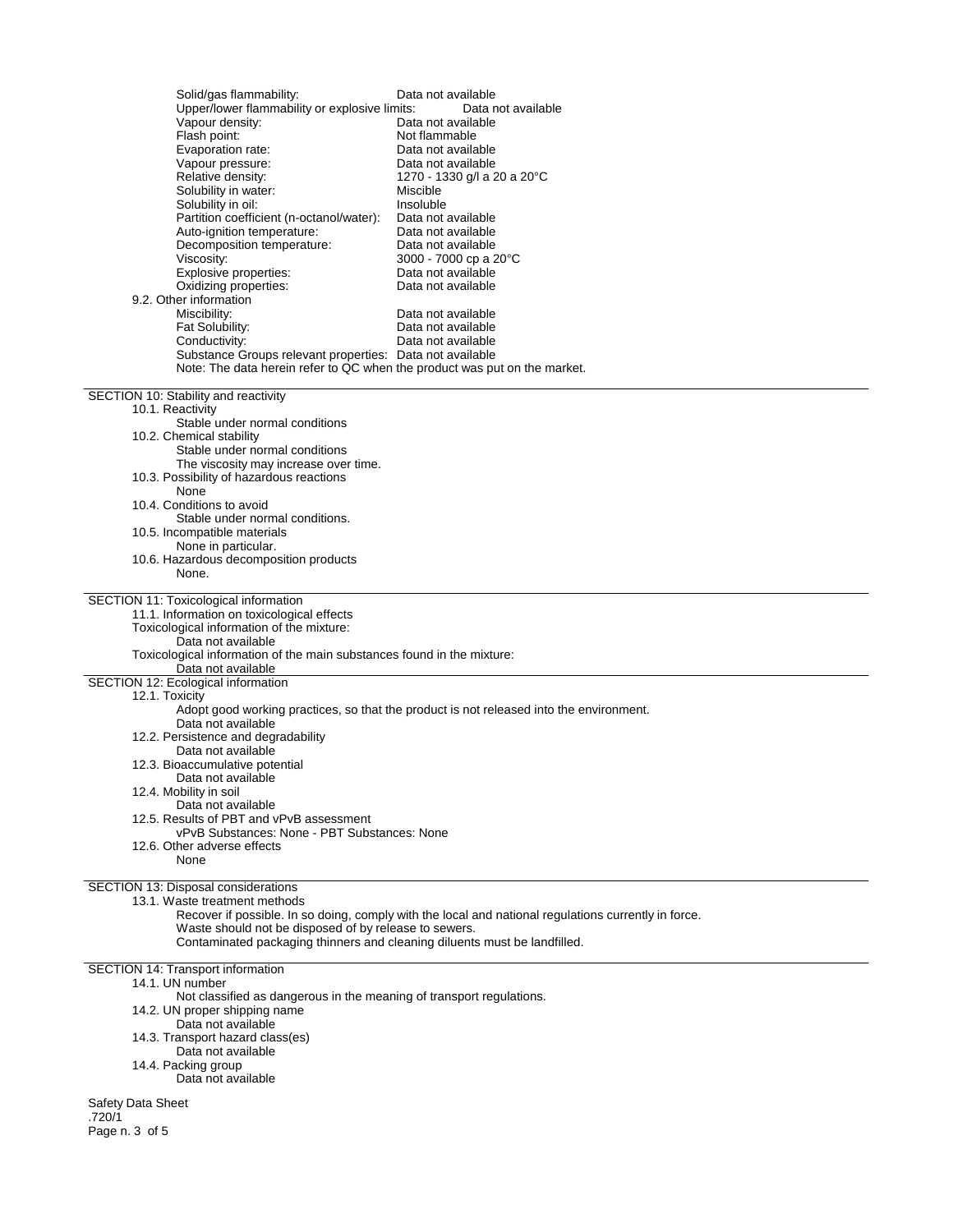14.5. Environmental hazards

Data not available

14.6. Special precautions for user Data not available

14.7. Transport in bulk according to Annex II of MARPOL73/78 and the IBC Code Data not available

SECTION 15: Regulatory information

15.1. Safety, health and environmental regulations/legislation specific for the substance or mixture Dir. 67/548/EEC (Classification, packaging and labelling of dangerous substances). Dir. 99/45/EEC (Classification, packaging and labelling of dangerous preparations). DIR.2004/42/CE. Subcategory l Type BA limit COV 200 g/l. Contained in product < 200 g/l. Dir. 98/24/EC (Risks related to chemical agents at work). Directive 2000/39/CE (Occupational exposure limit values) and subsequent modifications: 2004/37/CE, 2006/15/CE and 2009/161/UE. Dir. 2006/8/EC Regulation (EC) n. 1907/2006 (REACH) Regulation (EC) n. 1272/2008 (CLP) Regulation (EC) n. 790/2009 (ATP 1 CLP) and (EU) n. 758/2013 Regulation (EU) n. 453/2010 (Annex I) Regulation (EU) n. 286/2011 (ATP 2 CLP) Regulation (EU) n. 618/2012 (ATP 3 CLP) Restrictions related to the product or the substances contained according to Annex XVII Regulation (EC) 1907/2006 (REACH) and subsequent modifications: None Where applicable, refer to the following regulatory provisions :

15.2. Chemical safety assessment No

SECTION 16: Other information

This document was prepared by a competent person who has received appropriate training. Main bibliographic sources: The ECHA database on registered substances. ESIS- European chemical Substances Information System. eChemPortal- the global portal to Information on Chemical Substance. GESTIS substance database. Insert further consulted bibliography The information contained herein is based on our state of knowledge at the above-specified date. It refers solely to the product indicated and constitutes no guarantee of particular quality. It is the duty of the user to ensure that this information is appropriate and complete with respect to the specific use intended. This MSDS cancels and replaces any preceding release. Safety data Sheet not legally required. Legend of acronyms and abbreviations used in the safety data sheet:<br>ADR: European Agreement concerning the Internationa ADR: European Agreement concerning the International Carriage of Dangerous Goods by Road.<br>CAS: Chemical Abstracts Service (division of the American Chemical Society). Chemical Abstracts Service (division of the American Chemical Society). CLP: Classification, Labeling, Packaging.<br>
Derived No Effect Level. DNEL:<br>
EC50: Derived No Effect Level.<br>
Median effective concen Median effective concentration expected to produce a certain effect in 50% of test organisms ECHA: European Chemicals Agency<br>EINECS: European Inventory of Existin EINECS: European Inventory of Existing Commercial Chemical Substances<br>ELINCS: European List of notified Chemical Substances ELINCS: European List of notified Chemical Substances<br>GHS: Globally Harmonized System of Classification a GHS: Globally Harmonized System of Classification and Labeling of Chemicals.<br>
IATA: laternational Air Transport Association. IATA: International Air Transport Association.<br>IATA-DGR: Dangerous Goods Regulation by the "Ir Dangerous Goods Regulation by the "International Air Transport Association" (IATA). ICAO: International Civil Aviation Organization.<br>ICAO-TI: Technical Instructions by the "Internation ICAO-TI: Technical Instructions by the "International Civil Aviation Organization" (ICAO).<br>IC50: half maximal inhibitory concentration IC50: half maximal inhibitory concentration<br>IMDG: lnternational Maritime Code for Dang International Maritime Code for Dangerous Goods. INCI:<br>IC50: International Nomenclature of Cosmetic Ingredients.<br>IC50: Inthe Indian Concentration. for 50 percent of test population LC50: Lethal concentration, for 50 percent of test population.<br>LD50: Lethal dose, for 50 percent of test population. LD50: Lethal dose, for 50 percent of test population.<br>LTE: Long-term exposure. LTE: Long-term exposure.<br>
NOEC: No Observed Effect ( NOEC: No Observed Effect Concentration<br>Numero EC: EINECS and ELINCS Number EINECS and ELINCS Number OEL:<br>PBT: Persistent, Bioaccumulative and Toxic substance PNEC: Predicted No Effect Concentration.<br>REACH: Requilation (FC) No 1907/2006 Re Regulation (EC) No 1907/2006 Registration, Evaluation, Authorisation and Restriction of Chemicals RID: Regulation Concerning the International Transport of Dangerous Goods by Rail. Safety Data Sheet

Page n. 4 of 5

.720/1